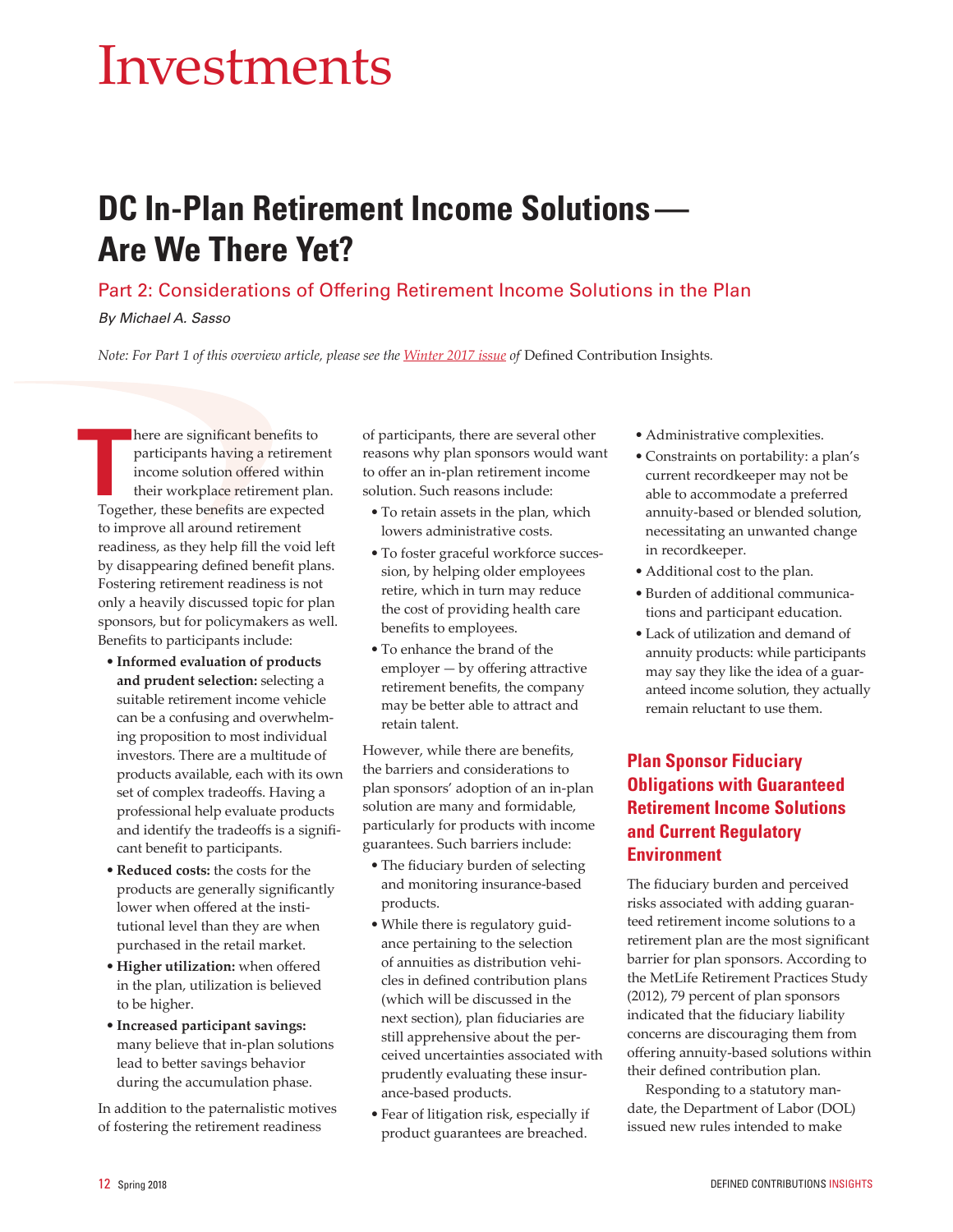annuities a more appealing benefit distribution option for 401(k) and other defined contribution plans. However, the Pension Protection Act ("PPA") of 2006 (P.L. 109-280) directed the DOL to amend its guidance to clarify the "safest annuity available" rule does not apply to defined contribution plans.

In 2008, the DOL finalized a rule (73FR58447; *Selection of Annuity Providers — Safe Harbor for Individual Account Plans)* that addresses a defined contribution plan's fiduciary obligations in

selecting annuity providers. It is important to note that the rule applies to plan fiduciaries as they evaluate annuities to serve in a benefits distribution capacity only. While there is currently no specific guidance that pertains to the evaluation and selection of products with an annuity feature that serve as vehicles of asset accumulation and benefits distribution — such as Guaranteed Lifetime Withdrawal Benefits (GLWBs) — some contend that the rule can prudently be extrapolated to blended products like GLWBs.

The rule describes the following five-step process by which defined contribu-

tion plan fiduciaries can satisfy ERISA fiduciary standards when selecting an annuity provider for benefits distribution: § 2550.404a-4 Selection of annuity providers - safe harbor for individual account plans.

#### **(a) Scope.**

**(1)** This section establishes a [safe](https://www.law.cornell.edu/definitions/index.php?width=840&height=800&iframe=true&def_id=bbf38bff6beb9e26e3fd312cfcfbbbab&term_occur=2&term_src=Title:29:Subtitle:B:Chapter:XXV:Subchapter:F:Part:2550:2550.404a-4) [harbor](https://www.law.cornell.edu/definitions/index.php?width=840&height=800&iframe=true&def_id=bbf38bff6beb9e26e3fd312cfcfbbbab&term_occur=2&term_src=Title:29:Subtitle:B:Chapter:XXV:Subchapter:F:Part:2550:2550.404a-4) for satisfying the fiduciary duties under section  $404(a)(1)(B)$  of the Employee Retirement Income Security Act of 1974 (ERISA), [29U](https://www.law.cornell.edu/uscode/text/29/).S.C. [1104-1114,](https://www.law.cornell.edu/uscode/text/29/1104) in selecting an annuity provider and contract for benefit [distributions](https://www.law.cornell.edu/definitions/index.php?width=840&height=800&iframe=true&def_id=0e57e77612d0737dc7d7e622f269f83d&term_occur=1&term_src=Title:29:Subtitle:B:Chapter:XXV:Subchapter:F:Part:2550:2550.404a-4) from an individual account plan. For guidance concerning the selection of an annuity provider for defined benefit plans see [29 CFR 2509.95-1.](https://www.law.cornell.edu/cfr/text/29/2509.95-1)

**(2)** This section sets forth an optional means for satisfying the fiduciary responsibilities under section 404(a)(1)(B) of ERISA with respect to the selection of an annuity provider or contract for benefit [distributions.](https://www.law.cornell.edu/definitions/index.php?width=840&height=800&iframe=true&def_id=0e57e77612d0737dc7d7e622f269f83d&term_occur=2&term_src=Title:29:Subtitle:B:Chapter:XXV:Subchapter:F:Part:2550:2550.404a-4) This section does not establish minimum requirements or the exclusive means for satisfying these responsibilities.



**(b) Safe harbor.** The selection of an annuity provider for benefi[t distribu](https://www.law.cornell.edu/definitions/index.php?width=840&height=800&iframe=true&def_id=0e57e77612d0737dc7d7e622f269f83d&term_occur=2&term_src=Title:29:Subtitle:B:Chapter:XXV:Subchapter:F:Part:2550:2550.404a-4)[tions f](https://www.law.cornell.edu/definitions/index.php?width=840&height=800&iframe=true&def_id=0e57e77612d0737dc7d7e622f269f83d&term_occur=2&term_src=Title:29:Subtitle:B:Chapter:XXV:Subchapter:F:Part:2550:2550.404a-4)rom an individual account plan satisfies the requirements of section 404(a)(1)(B) of ERISA if the fiduciary:

**(1)** Engages in an objective, thorough and analytical search for the purpose of identifying and selecting providers from which to purchase annuities;

**(2)** Appropriately considers information sufficient to assess the ability of the annuity provider to make all future payments under the annuity contract;

**(3)** Appropriately considers the cost (including fees and commissions) of

the annuity contract in relation to the benefits and administrative services to be provided under such contract;

**(4)** Appropriately concludes that, at the time of the selection, the annuity provider is financially able to make all future payments under the annuity contract and the cost of the annuity contract is reasonable in relation to the benefits and services to be provided under the contract; and

**(5)** If necessary, consults with an appropriate expert or experts for

> purposes of compliance with the provisions of this paragraph (b).

**(c) Time of selection.** For purposes of **paragraph** (b) of this section, the "time of selection" may be either:

**(1)** The time that the annuity provider and contract are selected for distribution of benefits to a specific participant or beneficiary; or

**(2)** The time that the annuity provider is selected to provide annuity contracts at future dates to participants or beneficiaries, provided that the selecting fiduciary periodically reviews the continuing appropriateness of the conclusion described in

[paragraph \(b\)\(4\)](https://www.law.cornell.edu/cfr/text/29/2550.404a-4#b_4) of this section, taking into account the factors described in paragraphs (b)(2), (3) and (5) of this section. For purposes of this paragraph  $(c)(2)$ , a fiduciary is not required to review the appropriateness of this conclusion with respect to any annuity contract purchased for any specific participant or beneficiary.

For most plan sponsors who are considering adding an insurance-based product to their plan, the fourth step presents a potentially problematic issue. Because of the long-term nature of the guaranteed payout, fiduciaries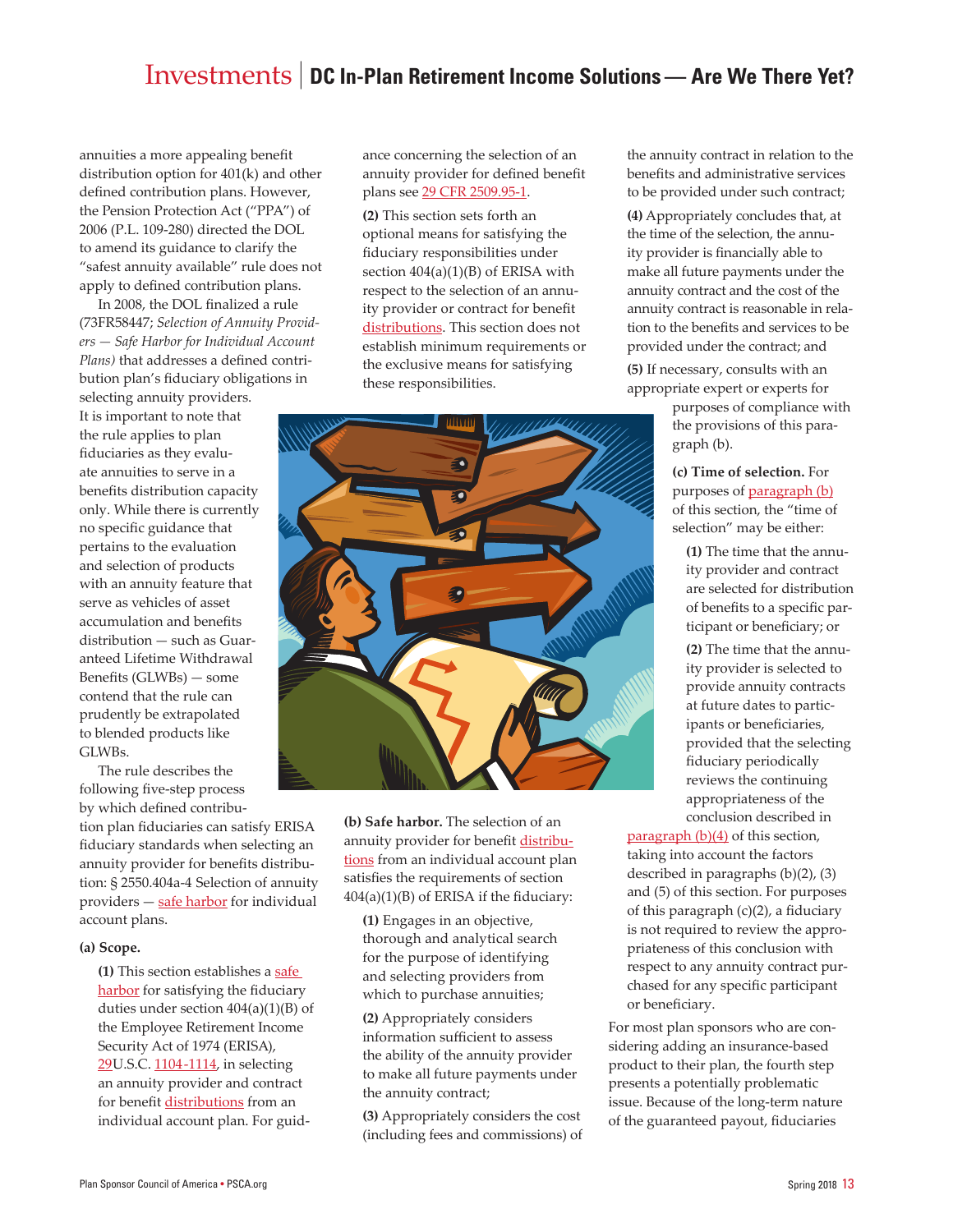are expected to prudently evaluate the claims-paying ability of the insurance company for decades into the future. This is confirmed by the MetLife 2016 Lifetime Income Poll which revealed that 76 percent of respondents say that in determining the adequacy of the solvency of a potential annuity provider for their DC plan, they would prefer to be permitted to rely on certifications from the annuity provider based on the regulatory process carried out by a state insurance commissioner, rather than to conduct the solvency due diligence process themselves as part of their regular due diligence process for plan sponsors.

Plan sponsors fear that the requirement to assess the future strength of an insurance company and the lack of exact guidance on how the assessment should be made may heighten litigation risk should an insurance company become unable to fulfill its obligations in the future. One of the biggest lessons learned from the 2008–2009 financial crisis was that big insurance companies can fail. While the US taxpayers bailed out failing insurance companies in the crisis, it is far from clear that this established a reliable precedent going forward.

#### **Recent Developments**

In July 2015, the Department of Labor issued a Field Assistance Bulletin (FAB 2015-02) that included additional guidance that fiduciaries need only monitor an annuity provider until the annuity is no longer offered. For this purpose, the Safe Harbor Rule provides that "the time of selection" means:

- 1. the time that the annuity provider and contract are selected for distribution of benefits to a specific participant or beneficiary; or
- 2. the time that the annuity provider is selected to provide annuities as a distribution option for participants or beneficiaries to choose at future dates.

The Safe Harbor Rule also provides that when an annuity provider is selected to offer annuities that participants may later choose as a distribution option, the fiduciary must periodically review the continuing appropriateness of the conclusion that the annuity provider is financially able to make all future payments under the annuity contract, as well as the reasonableness of the cost of the contract in relation to the benefits and services to be provided. The fiduciary is not, however, required to review the appropriateness of its conclusions with respect to an annuity contract purchased for any specific participant or beneficiary.

This helps to clarify that should a plan sponsor choose to offer an annuity and then replace providers down the road, the sponsor is only liable for monitoring the currently offered annuity, and not the discontinued annuity. This does not remove all of the burden for selecting and monitoring an annuity provider, but does lessen the concern that if there was to be an issue with an annuity provider and it was no longer offered as a distribution option.

On July 1, 2014, the US Department of Treasury and the IRS issued a final regulation pertaining to the purchase of longevity annuities by participants in qualified retirement plans (including IRAs).

The regulation makes it easier for retirees to utilize longevity annuities as part of a retirement income planning strategy. The new rules also may make it easier for insurance companies to construct in-plan solutions that utilize longevity annuities. Under the stipulations of the new regulation, the Required Minimum Distribution (RMD) rules were altered so that the value of a Qualifying Longevity Annuity Contract (QLAC) is excluded from the participant's account balance when determining the participant's annual RMD. The regulation allows a participant to purchase a QLAC with the lesser of 25 percent of his/her balance or \$125,000. The amount used

to purchase the QLAC will reduce the account balance subject to the required minimum distribution rules.

In a press release from the Department of Treasury on July 1, 2014, the following interpretation was offered:

*"These final rules make longevity annuities accessible to qualified plans by amending RMD so that longevity annuity payments will not need to begin prematurely in order to comply with those regulations. This change will make it easier for retirees to consider lifetime income options: instead of having to devote all of their account balance to annuities, retirees who wish to follow a combination strategy that uses a portion of their savings to purchase guaranteed income for life while retaining other savings in a more liquid or flexible investment will be able to do so."*

While the fiduciary issues associated with selecting an annuity-based or blended in-plan solution would also apply to longevity annuities (or blended products that incorporate longevity annuities), and the small number of recordkeeping platforms that can accommodate these products still remains problematic, there are several key benefits to an in-plan solution that incorporates longevity annuity contracts. Longevity annuity contracts are typically less expensive to purchase than immediate annuities due to the shorter-term nature of the product. Another benefit to longevity annuity solutions is the tax impact. With revised RMD rules, there is an element of tax deferral. By excluding the value of the longevity annuity contract from RMD calculations, the participants can defer taxes on that money until they are 85 years old. The lower costs of longevity annuity contracts, combined by a tax benefit, may make them more attractive to participants.

In October 2014, the DOL issued notice 2014-66, which acknowledged that lifetime income products could be used as part of a target date strategy offered by a plan. Allowing target date